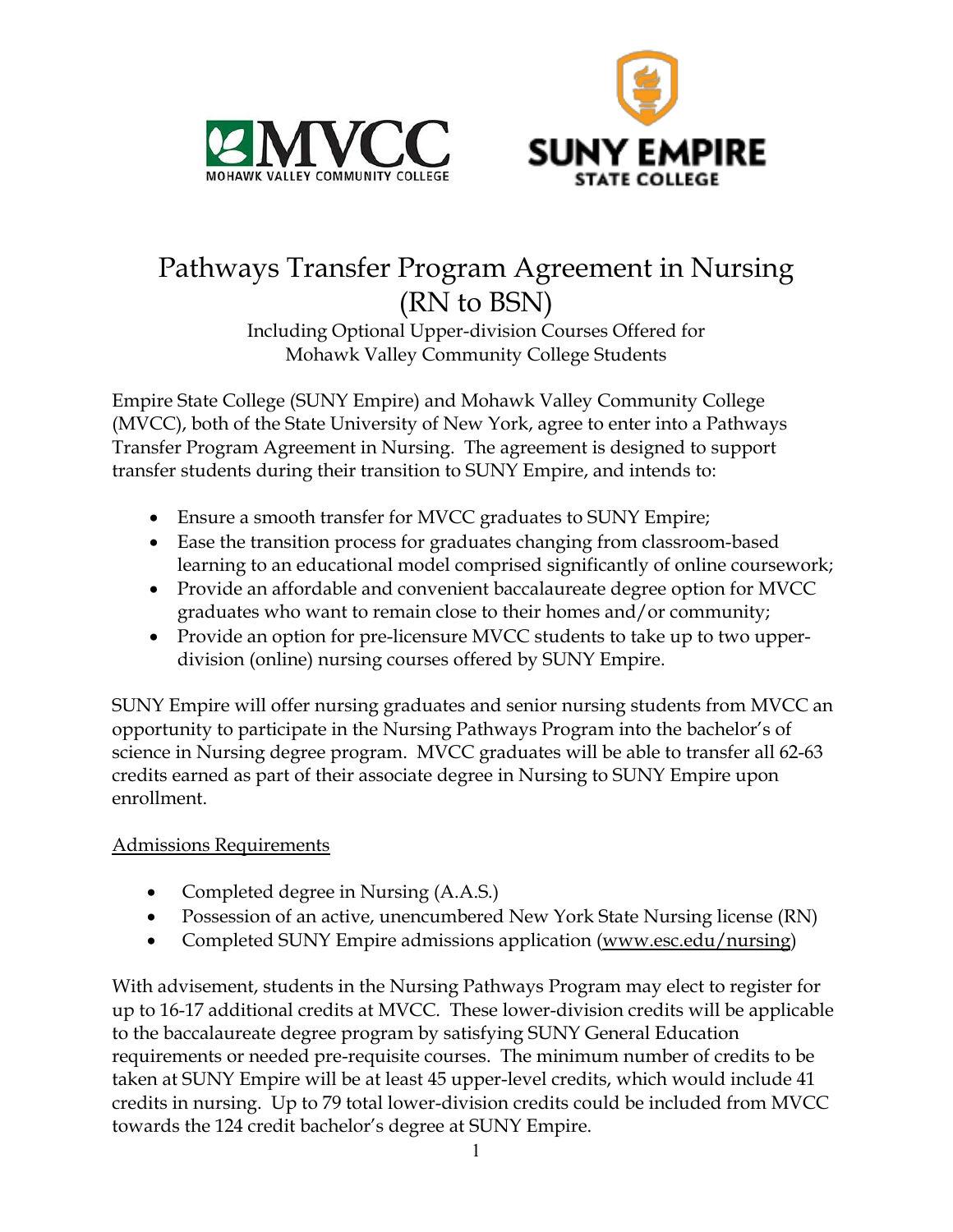## Benefits for Mohawk Valley Community College Transfer Students

SUNY Empire will provide the following benefits for participating MVCC students:

- Guaranteed admission to the B.S. in Nursing degree program for A.A.S. degree graduates in Nursing
- Provision of a one-time \$100 *Better Together* transfer scholarship
- Waiver of the \$50 orientation fee
- Waiver of the admissions application essay

To be eligible, MVCC transfer students must have completed an associate degree within the last 3 years, or be in (or entering) their final semester of completing an associate degree.1 Once SUNY Empire receives the student's official transcript that indicates an earned associate degree, the transfer scholarship will be awarded.

A unique code for interested students to use during the admissions application process will be created by SUNY Empire and provided to appropriate staff members in the Nursing program and the transfer counseling office at MVCC. Participants must enter the code upon submission of their online application for admission to receive the benefits. MVCC will make good faith efforts to not make the code publicly available.

#### Guidelines of the Agreement

As part of the agreement, SUNY Empire will provide the following: (1) individual educational planning and mentoring for all transferring Nursing students, (2) outreach to faculty and transfer office staff at MVCC to provide program information, and (3) offer information sessions for students at MVCC, at SUNY Empire locations, and online.

MVCC agrees to provide: (1) access for partnership students to campus facilities and resources (i.e. Library, academic support, computer labs), (2) promotion of the program on campus to current students and faculty advisors, as well as alumni, and licensed RNs in the community and (3) to include this transfer agreement in any college publications where such agreements are listed (i.e. college catalog, website, transfer office brochures).

Nursing students may enroll at SUNY Empire on a full or part-time basis.

#### Optional Upper-division Online Nursing Courses

SUNY Empire may offer up to two upper-division courses for MVCC students – NURS 3010 Health Assessment, and NURS 3015 Pharmacology. These optional courses are offered to serve two different groups of students:

<sup>1</sup> Note that this applies only to the completion date of the associate degree, and not when all of the courses within the degree were completed. Please refer to "Appendix B", item #4.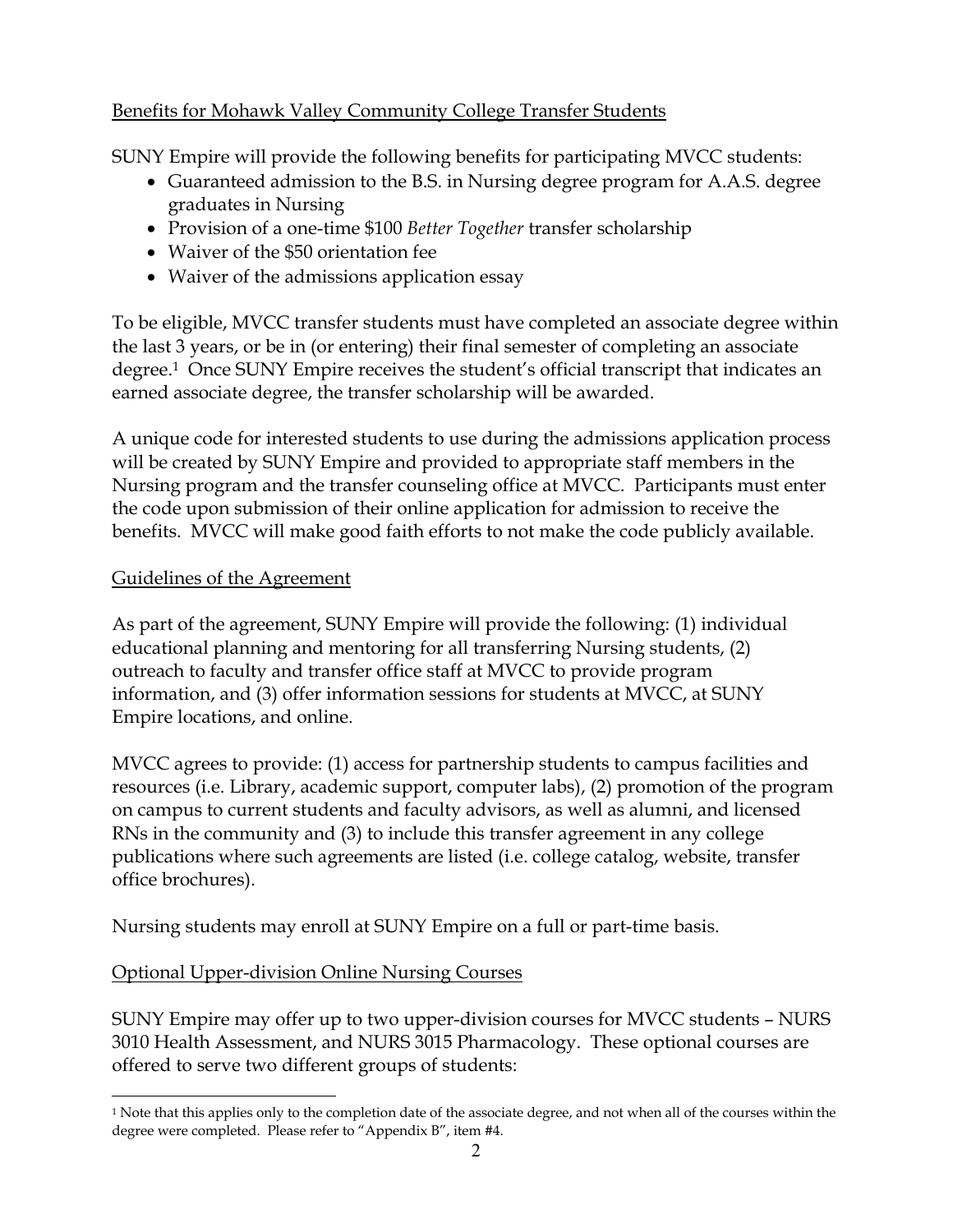#### 1. Pre-licensure

- MVCC students who have completed at least year one of their nursing courses
- Recent graduates who have yet to become licensed RNs
- 2. Licensed
	- Graduates of an associate degree nursing program who are licensed RNs and want to begin working towards a Bachelor's of Science in Nursing degree.

## Pre-licensed Nursing Students

MVCC students and recent graduates who have not yet earned their RN license may take these upper-division courses as non-matriculated (non-degree) students with SUNY Empire. Interested students should complete the nondegree application process found at www.esc.edu/nondegree.

## Licensed Registered Nurses (RN)

Licensed associate degree nurses may enroll directly into SUNY Empire as a full or part-time student. For more information or to apply, please go to www.esc.edu/nursing.

Please note that non-matriculated students are not eligible for financial aid. Students who are accepted to SUNY Empire as a degree-seeking, matriculated student will be eligible for financial aid.

## Graduate Degree Options – Guaranteed Admission

To help students get to the next level in today's complex and evolving healthcare environment, SUNY Empire offers the following graduate nursing programs:

- Master of Science in Nursing Education a 36 credit, online program that prepares students to become nurse educators in clinical settings or at colleges and universities
- Master of Science in Nursing Administration a 33 credit, online program that prepares students to assume leadership roles in nursing management within increasingly complex healthcare organizations and systems.

Students who complete their Bachelor's of Science in Nursing at SUNY Empire are guaranteed admission to either graduate program upon completion of the admissions application process. Please refer to Appendix D for the curriculum pathways for these two programs.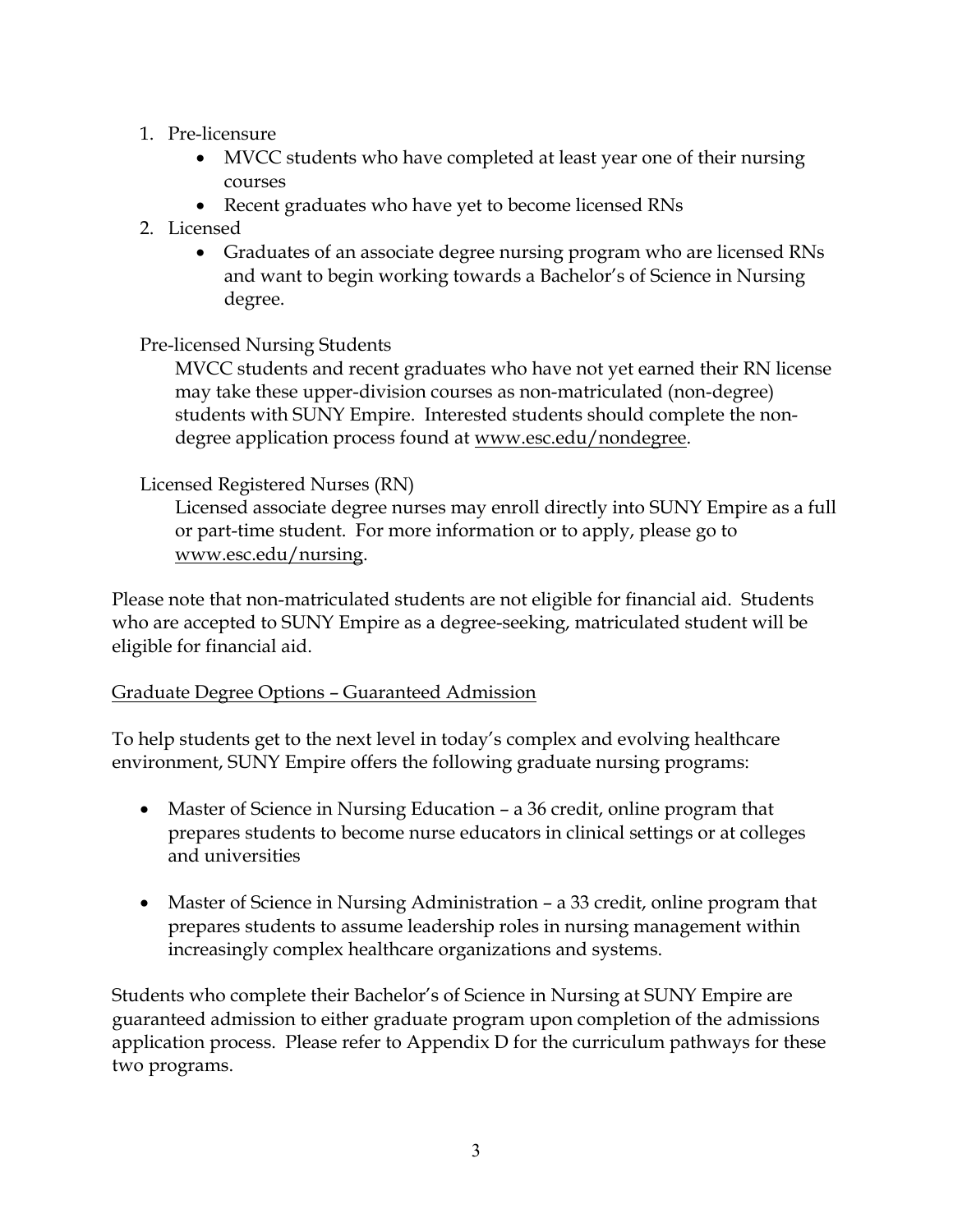#### To Learn More

Students who wish to apply or have application or registration questions should contact:

Mohawk Valley Community College Empire State College Melissa Copperwheat, MS, RN Nursing.Program@esc.edu Dean, School of Health Sciences 1101 Sherman Drive Utica, NY 13501 (315) 792-5375 mcopperwheat@mvcc.edu

This Agreement becomes effective when all signatures are affixed, as of the date of last signature, and remains in effect for five years or until one or both institutions deem it necessary to terminate the Agreement. The agreement may be amended by mutual agreement and will be formalized via revision of this agreement.

[Signature page follows]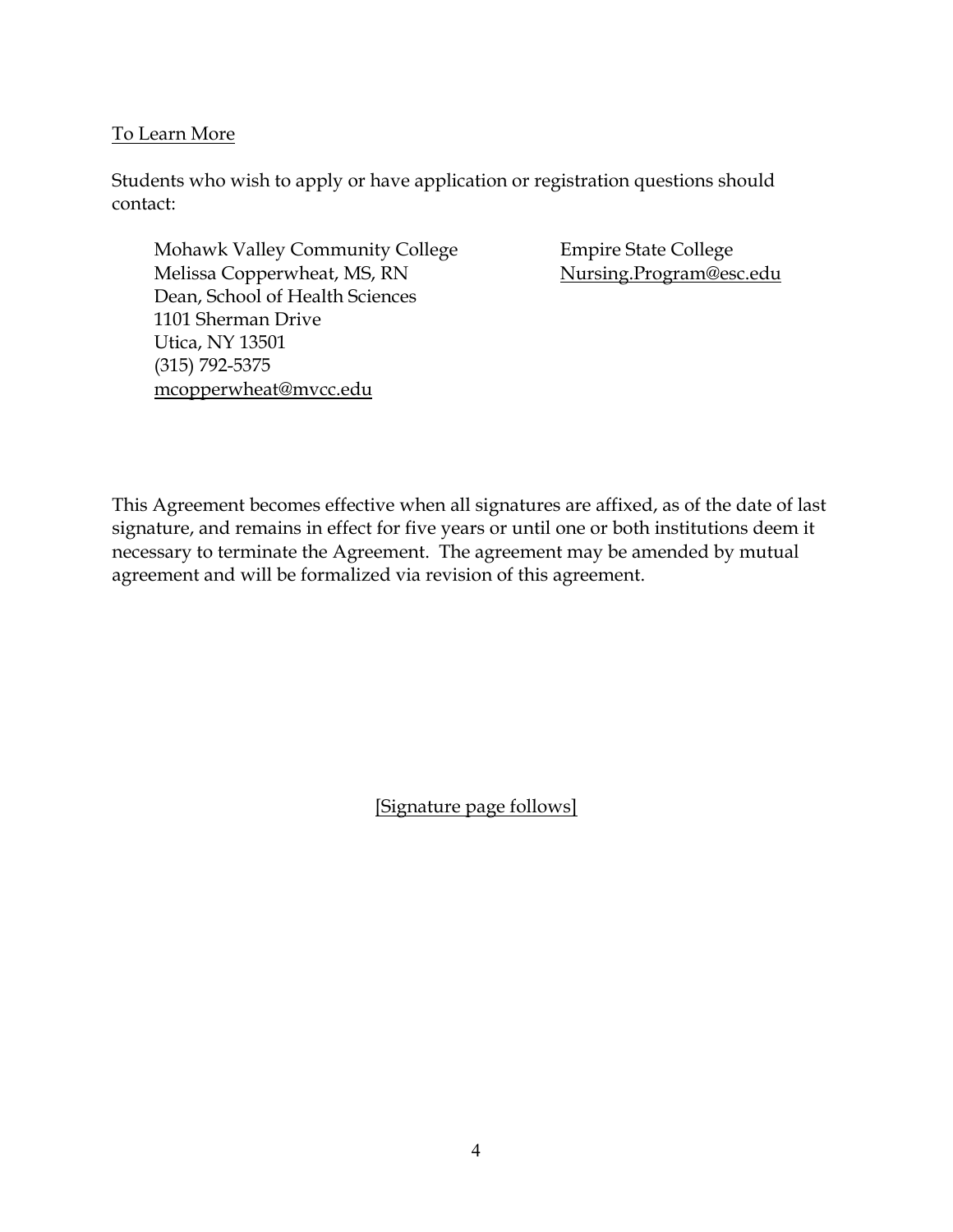Signatures to the Agreement

## **EMPIRE STATE COLLEGE**

 $\frac{3110721}{2}$ 

Dr. Nathan Gonyea **Date** Officer in Charge

Meg, Benke

Dr. Meg Benke Date Provost and Executive Vice President for Academic Affairs

Dr. Kim Stote Date Dean, School of Nursing and Allied Health

## **MOHAWK VALLEY COMMUNITY COLLEGE**

 $\frac{3}{1222021}$ 

Dr. Randall VanWagoner Date

 $\Lambda$  $\overline{\phantom{a}}$ 

Dr. Lewis Kahler Date Vice President for Learning and Academic Affairs

elissa Cippiriokeat

Melissa Copperwheat **Date** Date Dean, School of Health Sciences

3/18/21

3/16/2021

 $\frac{1}{2}$  March 15, 2021

3/12/2021

3/11/2021

3/10/2021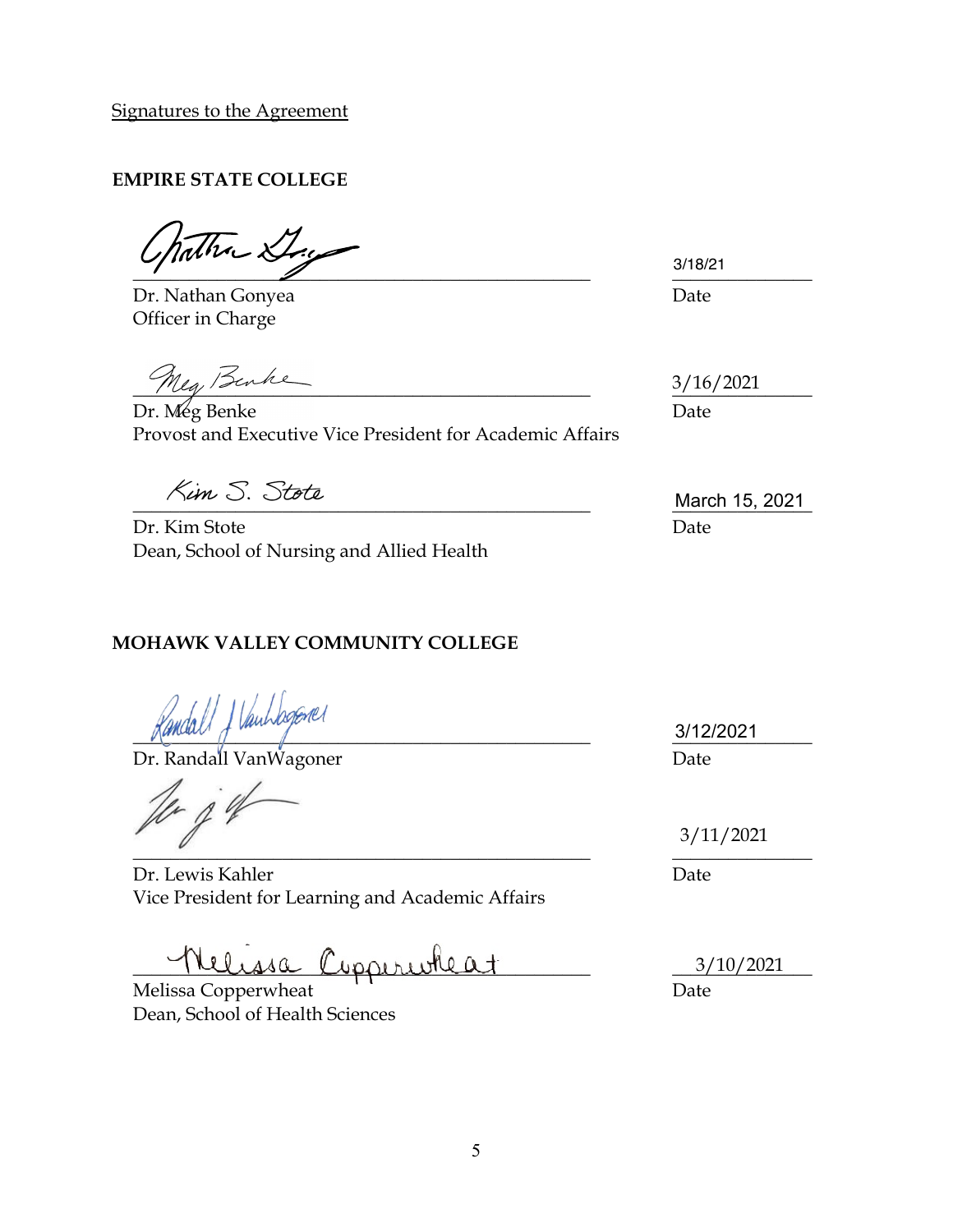#### **Appendix A: Sample Degree Plan (RN to BSN)**

#### **Mohawk Valley Community College – Nursing, A.A.S.**

| NU101 Nursing I (Fundamentals of Nursing)                                                 | 5  | CF100 College Foundations Seminar           |   |
|-------------------------------------------------------------------------------------------|----|---------------------------------------------|---|
| NU111 Nursing Pharmacotherapeutics I                                                      |    | <b>EN101 English I: Composition</b>         | 3 |
| NU102 Nursing IIA (Family Centered                                                        | 4  | EN102 English II: Ideas and Values in       | 3 |
| Nursing during the Pregnancy Cycle)                                                       |    | Literature                                  |   |
| NU103 Nursing IIB (Mental Health and<br>Psychiatric Nursing Throughout the Life<br>Cycle) | 4  | PY101 Introduction to General<br>Psychology | 3 |
| NU201 Nursing III (Threats to Basic Human<br>Needs Throughout the Life Cycle: Part 1)     | 10 | PY207 Life-Span Development<br>Psychology   | 3 |
| NU202 Nursing IV (Threats to Basic Human<br>Needs Throughout the Life Cycle: Part 2)      | 10 | BI216 Human Anatomy & Physiology I          | 4 |

|                | <b>Total Degree Credits</b>                         | 62-63 |
|----------------|-----------------------------------------------------|-------|
|                | Mathematics elective                                | $3-4$ |
|                | BI201 Microbiology                                  | 4     |
|                | BI217 Human Anatomy & Physiology II                 | 4     |
| $\overline{0}$ | BI216 Human Anatomy & Physiology I                  | 4     |
| $\overline{0}$ | PY207 Life-Span Development<br>Psychology           | 3     |
| 4              | PY101 Introduction to General<br>Psychology         | 3     |
| 4              | EN102 English II: Ideas and Values in<br>Literature | 3     |
| $\overline{1}$ | EN101 English I: Composition                        | 3     |
| $\frac{2}{5}$  | CF100 College Foundations Seminar                   | 1     |
|                |                                                     |       |

## Potential additional lower-division credits at MVCC<sup>1</sup> 16-17

 **Total lower-division credits 79**

| Upper-division SUNY Empire course for MVCC: NURS 3010 Health Assessment |  |
|-------------------------------------------------------------------------|--|
| Upper-division SUNY Empire course for MVCC: NURS 3015 Pharmacology      |  |

#### **Empire State College – Nursing, B.S.**

| NURS 3020 Nursing Informatics                                           | 4 | NURS 3005 Educational Planning:<br><b>Transition to Baccalaureate Nursing</b> | $\overline{4}$ |
|-------------------------------------------------------------------------|---|-------------------------------------------------------------------------------|----------------|
| NURS 3025 Nursing Research                                              | 4 | General Education elective                                                    |                |
| NURS 4005 Health Care Delivery Systems<br>and Policy                    | 4 |                                                                               |                |
| NURS 4010 Professional Issues and<br>Leadership in Contemporary Nursing | 4 |                                                                               |                |
| NURS 4015 Community Nursing                                             | 4 |                                                                               |                |
| Nursing elective                                                        | 4 | <b>Total SUNY Empire Credits</b>                                              | 4!             |
| NURS 4020 Baccalaureate Nursing<br>Capstone                             | 5 | <b>Degree Program Total</b>                                                   | -12            |

| NURS 3005 Educational Planning:<br>Transition to Baccalaureate Nursing |  |
|------------------------------------------------------------------------|--|
| General Education elective                                             |  |

**Note**: Students who have completed the following and present the necessary documentation, may incorporate the recommended credits into their bachelor's degree program.

- Advanced Cardiac Life Support (ACLS) 2 credits
- Pediatric Advanced Life Support (PALS) 2 credits

<sup>&</sup>lt;sup>1</sup> Any of these 16-17 credits not completed at MVCC will be completed at SUNY Empire. Students should seek advisement from a SUNY Empire advisor in advance of selecting which courses to take to ensure they will fit into the baccalaureate degree plan.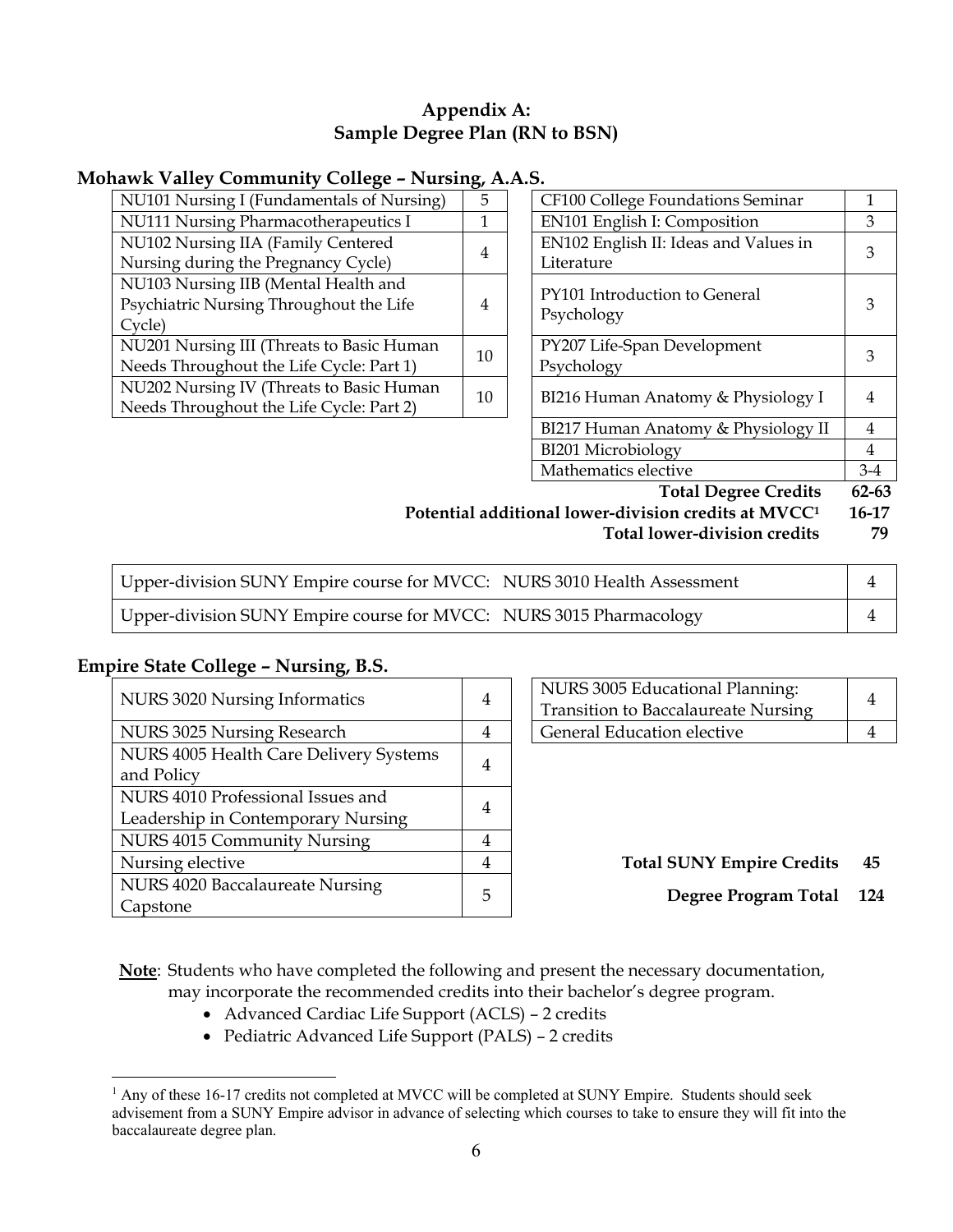#### **Appendix B: Empire State College Policies and Procedures for Transfer**

- 1. Students successfully completing degree requirements for an A.A., A.S., or A.A.S. and transferring in the entire associate degree will be able to transfer to Empire State College all credit earned for the associate degree, including "D" grades that are part of the completed degree. If the entire associate degree is not used toward the Empire State College degree program, "D" grades are not transferable.
- 2. The maximum advanced standing (lower and upper-division credits; prior learning assessment credits) allowed toward a bachelor's degree in nursing is 79 credits, which means that students must complete at least 45 upper-level credits in residence at SUNY Empire. A student may exceed stated credit minimums in certain circumstances to preserve the integrity of components that meet degree requirements.
- 3. Any courses taken at Mohawk Valley Community College beyond the associate degree will be evaluated for transfer separately from the associate degree based on Empire State College's advance standing policies.
- 4. There is no statute of limitations regarding the age of acceptable learning substantiated by transcript except in some areas, technologies and science for instance, where that learning may be outmoded and may not be accepted if it is crucial to the structure of a degree program concentration.
- 5. Students earning a bachelor's degree from Empire State College must fulfill all graduation requirements, which include completing 45 advanced-level credits of which 24 are in the concentration. SUNY also requires the completion of 30 general education credits across 7 of 10 designated areas, including mathematics and basic communication.
- 6. All students need to complete the application process and meet all admissions criteria before being accepted to Empire State College. Students must submit the Empire State College Application for Admission form along with an official transcript(s) of their completed course work to the Office of Admissions, Empire State College, 111 West Avenue, Saratoga Springs, NY 12866. These forms can be found at www.esc.edu/admissions.
- 7. Both colleges acknowledge the confidential nature of student information that may be exchanged between them. As such, both colleges agree that this information must be kept secure, confidential, and only disclosed for academic reasons. Student information will not be shared with third parties, and all FERPA regulations will be adhered to.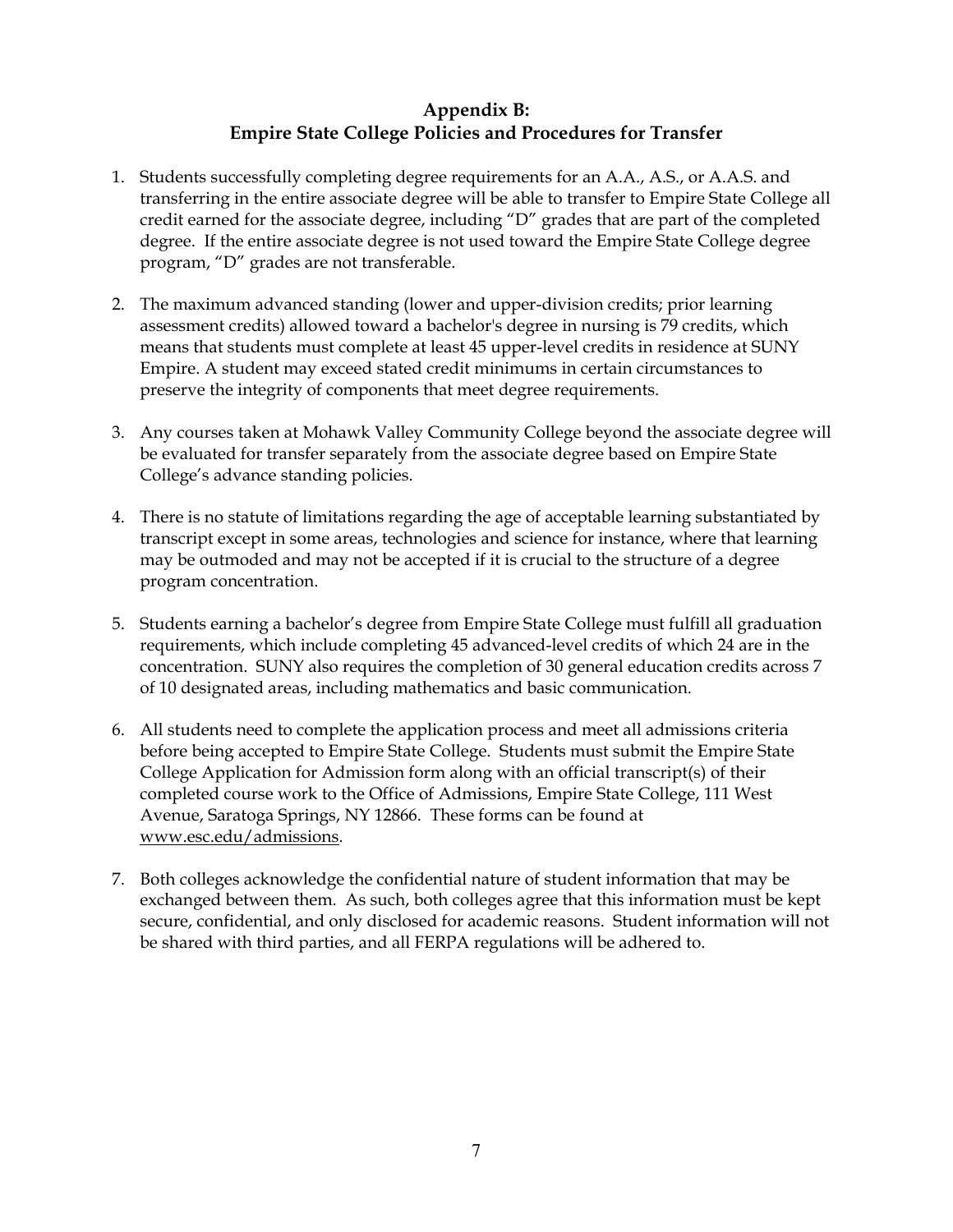#### **Appendix C: Benefits for Active Military, Veterans, and Spouses**

Empire State College has a long-standing commitment of supporting active military, veterans and family members, and enthusiastically pledges to maintain its commitment to provide the following benefits and services to military-aligned students and as they may be amended from time to time by SUNY Empire:

- Pre-enrollment advising and an Evaluated Education Plan (EEP) with a review of anticipated transfer credits prior to enrollment
- Waive or otherwise pay on the eligible student(s)' behalf, all mandatory fees for military members (active-duty, guard, reserve and veterans) along with their spouses. Waived or otherwise covered fees include: orientation fee, college fee, student activity fee, technology fee, health and wellness fee, portfolio (assessment) fee, and program amendment fee.
- Individualized Prior Learning Assessment (iPLA) fees are waived for military members
- Support military-aligned students through Veterans Affairs (VA) and Tuition Assistance (TA) funding processes
- Access to SUNY Empire's Office of Veteran and Military Education (OVME) and its dedicated resources to support student success all the way through to degree completion.

Active, Reserve and Guard Army soldiers should apply and register through the GoArmyEd portal - https://www.goarmyed.com.

Active military, veterans, and spouses may contact SUNY Empire's Office of Veteran and Military Education (OVME) for assistance at military.programs@esc.edu or 518- 587-2100 ext. 2779.